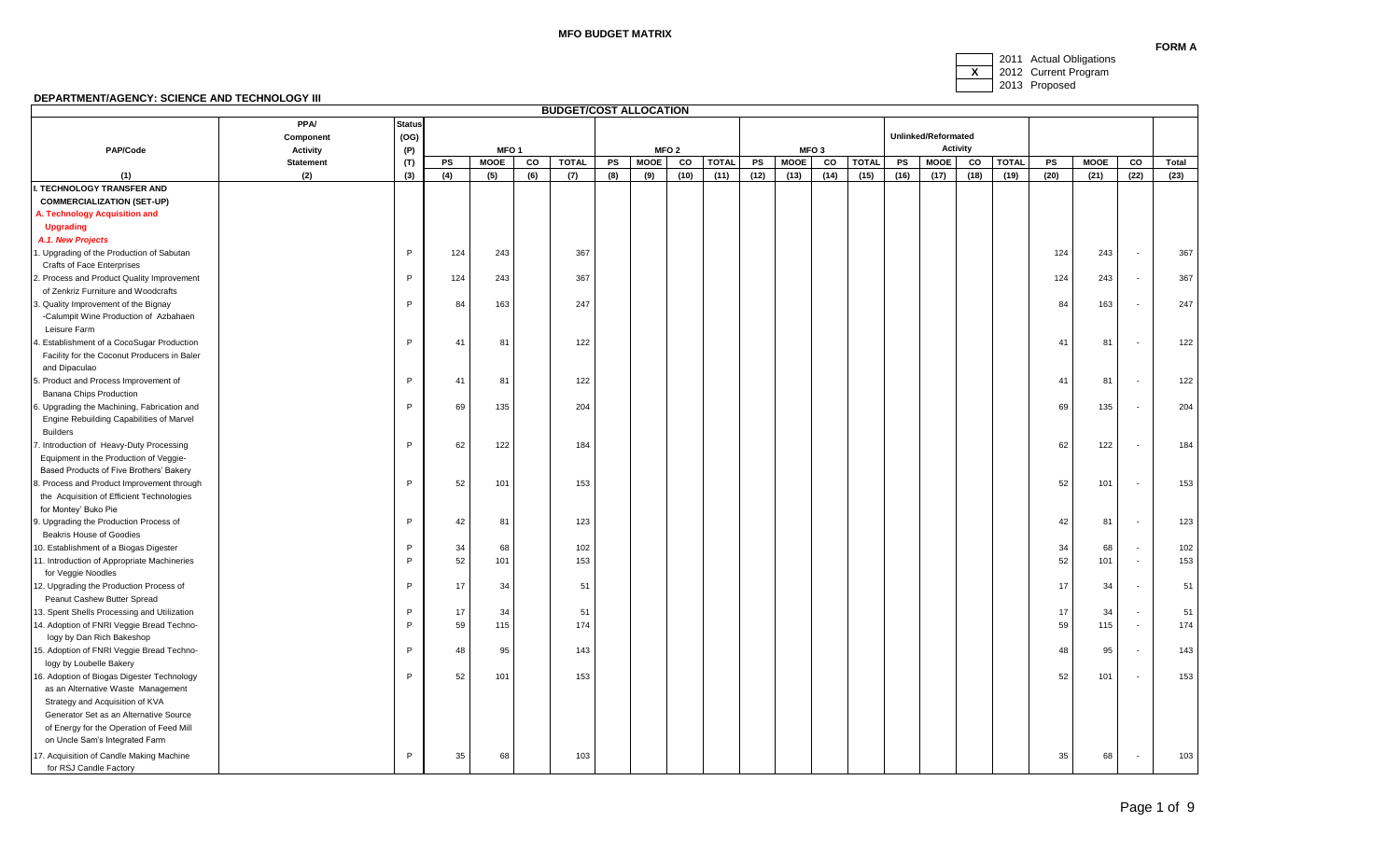### **MFO BUDGET MATRIX**



2013 Proposed

|                                                            |                  |               |     |                  |     | <b>BUDGET/COST ALLOCATION</b> |     |             |                  |              |      |             |                  |              |      |                     |                 |              |          |             |                          |       |
|------------------------------------------------------------|------------------|---------------|-----|------------------|-----|-------------------------------|-----|-------------|------------------|--------------|------|-------------|------------------|--------------|------|---------------------|-----------------|--------------|----------|-------------|--------------------------|-------|
|                                                            | <b>PPA/</b>      | <b>Status</b> |     |                  |     |                               |     |             |                  |              |      |             |                  |              |      |                     |                 |              |          |             |                          |       |
|                                                            | Component        | (OG)          |     |                  |     |                               |     |             |                  |              |      |             |                  |              |      | Unlinked/Reformated |                 |              |          |             |                          |       |
| PAP/Code                                                   | <b>Activity</b>  | (P)           |     | MFO <sub>1</sub> |     |                               |     |             | MFO <sub>2</sub> |              |      |             | MFO <sub>3</sub> |              |      |                     | <b>Activity</b> |              |          |             |                          |       |
|                                                            | <b>Statement</b> | (T)           | PS  | <b>MOOE</b>      | CO  | <b>TOTAL</b>                  | PS  | <b>MOOE</b> | co               | <b>TOTAL</b> | PS   | <b>MOOE</b> | co               | <b>TOTAL</b> | PS   | <b>MOOE</b>         | CO              | <b>TOTAL</b> | PS       | <b>MOOE</b> | co                       | Total |
| (1)                                                        | (2)              | (3)           | (4) | (5)              | (6) | (7)                           | (8) | (9)         | (10)             | (11)         | (12) | (13)        | (14)             | (15)         | (16) | (17)                | (18)            | (19)         | (20)     | (21)        | (22)                     | (23)  |
| 18. Improvement of the Production Facilities               |                  | P             | 69  | 135              |     | 204                           |     |             |                  |              |      |             |                  |              |      |                     |                 |              | 69       | 135         | $\sim$                   | 204   |
| of Marky's Primebake Corporation in                        |                  |               |     |                  |     |                               |     |             |                  |              |      |             |                  |              |      |                     |                 |              |          |             |                          |       |
| Compliance to GMP Requirements                             |                  |               |     |                  |     |                               |     |             |                  |              |      |             |                  |              |      |                     |                 |              |          |             |                          |       |
| 19. Establishment of Community-Based Fruit                 |                  | P             | 41  | 81               |     | 122                           |     |             |                  |              |      |             |                  |              |      |                     |                 |              | 41       | 81          | $\overline{\phantom{a}}$ | 122   |
| <b>Processing Center</b>                                   |                  |               |     |                  |     |                               |     |             |                  |              |      |             |                  |              |      |                     |                 |              |          |             |                          |       |
| 20. Establishment of Squash Puree Pro-                     |                  | P             | 41  | 81               |     | 122                           |     |             |                  |              |      |             |                  |              |      |                     |                 |              | 41       | 81          |                          | 122   |
| duction Center - A Community Based                         |                  |               |     |                  |     |                               |     |             |                  |              |      |             |                  |              |      |                     |                 |              |          |             |                          |       |
| Project in Support to the Veggie Bread and                 |                  |               |     |                  |     |                               |     |             |                  |              |      |             |                  |              |      |                     |                 |              |          |             |                          |       |
| Veggie Noodle Producers in Bulacan                         |                  |               |     |                  |     |                               |     |             |                  |              |      |             |                  |              |      |                     |                 |              |          |             |                          |       |
| 21. Acquisition of Wine Processing Equipment               |                  | P             | 41  | 81               |     | 122                           |     |             |                  |              |      |             |                  |              |      |                     |                 |              | 41       | 81          |                          | 122   |
| for Abby's Enterprise                                      |                  |               |     |                  |     |                               |     |             |                  |              |      |             |                  |              |      |                     |                 |              |          |             |                          |       |
| 22. Acquisition of CNC Lathe Machine for Ark               |                  | P             | 40  | 80               |     | 120                           |     |             |                  |              |      |             |                  |              |      |                     |                 |              | 40       | 80          |                          | 120   |
| <b>Precision Tools Center</b>                              |                  |               |     |                  |     |                               |     |             |                  |              |      |             |                  |              |      |                     |                 |              |          |             |                          |       |
| 23. Adoption of Biogas Digester Technology                 |                  | P             | 35  | 68               |     | 103                           |     |             |                  |              |      |             |                  |              |      |                     |                 |              | 35       | 68          |                          | 103   |
| as Alternative Waste Management                            |                  |               |     |                  |     |                               |     |             |                  |              |      |             |                  |              |      |                     |                 |              |          |             |                          |       |
| Strategy and Acquisition of a Methane                      |                  |               |     |                  |     |                               |     |             |                  |              |      |             |                  |              |      |                     |                 |              |          |             |                          |       |
| Generator Set as an Alternative Source of                  |                  |               |     |                  |     |                               |     |             |                  |              |      |             |                  |              |      |                     |                 |              |          |             |                          |       |
| Energy for Reysan Farm                                     |                  |               |     |                  |     |                               |     |             |                  |              |      |             |                  |              |      |                     |                 |              |          |             |                          |       |
| 24. Improvement of Production Process of                   |                  | P             | 31  | 61               |     | 92                            |     |             |                  |              |      |             |                  |              |      |                     |                 |              | 31       | 61          |                          | 92    |
| Food Machinery Industrial Corporation                      |                  |               |     |                  |     |                               |     |             |                  |              |      |             |                  |              |      |                     |                 |              |          |             |                          |       |
| through Technology Upgrading                               |                  |               |     |                  |     |                               |     |             |                  |              |      |             |                  |              |      |                     |                 |              |          |             |                          |       |
| 25. Farm Waste to Energy System Through                    |                  | P             | 87  | 170              |     | 257                           |     |             |                  |              |      |             |                  |              |      |                     |                 |              | 87       | 170         |                          | 257   |
| Biogas technology for Ollie Piggery Farm                   |                  | P             |     |                  |     | 240                           |     |             |                  |              |      |             |                  |              |      |                     |                 |              |          |             |                          |       |
| 26. Farm Waste to Energy System Through                    |                  |               | 81  | 159              |     |                               |     |             |                  |              |      |             |                  |              |      |                     |                 |              | 81       | 159         |                          | 240   |
| Biogas tech. for RCVZ Jade Star Farm                       |                  | P             | 72  | 142              |     | 214                           |     |             |                  |              |      |             |                  |              |      |                     |                 |              |          |             |                          |       |
| 27. Upgrading of Noodle Production Facilities              |                  | P             | 50  | 97               |     | 147                           |     |             |                  |              |      |             |                  |              |      |                     |                 |              | 72<br>50 | 142<br>97   |                          | 214   |
| 28. Upgrading the Production Facilities of<br>Gratia Plena |                  |               |     |                  |     |                               |     |             |                  |              |      |             |                  |              |      |                     |                 |              |          |             |                          | 147   |
| 29. Product and Process Improvement                        |                  | P             | 28  | 54               |     | 82                            |     |             |                  |              |      |             |                  |              |      |                     |                 |              | 28       | 54          |                          | 82    |
| through the Acquisition of Modern Tech-                    |                  |               |     |                  |     |                               |     |             |                  |              |      |             |                  |              |      |                     |                 |              |          |             |                          |       |
| nologies for Nutri Delight                                 |                  |               |     |                  |     |                               |     |             |                  |              |      |             |                  |              |      |                     |                 |              |          |             |                          |       |
| 30. Product and Process Improvement                        |                  | P             | 41  | 81               |     | 122                           |     |             |                  |              |      |             |                  |              |      |                     |                 |              | 41       | 81          |                          | 122   |
| through the Adoption of Modern Tech-                       |                  |               |     |                  |     |                               |     |             |                  |              |      |             |                  |              |      |                     |                 |              |          |             |                          |       |
| nologies for Betis Best Meat Products, Inc.                |                  |               |     |                  |     |                               |     |             |                  |              |      |             |                  |              |      |                     |                 |              |          |             |                          |       |
| 31. Adoption of Biogas Digester Technology                 |                  | P             | 28  | 54               |     | 82                            |     |             |                  |              |      |             |                  |              |      |                     |                 |              | 28       | 54          |                          | 82    |
| as Alternative Waste Management                            |                  |               |     |                  |     |                               |     |             |                  |              |      |             |                  |              |      |                     |                 |              |          |             |                          |       |
| Strategy for RCT Piggery Farm                              |                  |               |     |                  |     |                               |     |             |                  |              |      |             |                  |              |      |                     |                 |              |          |             |                          |       |
| 32. Product and Process Improvement                        |                  | P             | 40  | 81               |     | 121                           |     |             |                  |              |      |             |                  |              |      |                     |                 |              | 40       | 81          |                          | 121   |
| through Technology Innovation for Alvin's                  |                  |               |     |                  |     |                               |     |             |                  |              |      |             |                  |              |      |                     |                 |              |          |             |                          |       |
| Candaba Fried Itik                                         |                  |               |     |                  |     |                               |     |             |                  |              |      |             |                  |              |      |                     |                 |              |          |             |                          |       |
| 33. Upgrading of Powdered Muscovado                        |                  | P             | 28  | 54               |     | 82                            |     |             |                  |              |      |             |                  |              |      |                     |                 |              | 28       | 54          |                          | 82    |
| Sugar Production in Support to the Brgy.                   |                  |               |     |                  |     |                               |     |             |                  |              |      |             |                  |              |      |                     |                 |              |          |             |                          |       |
| Rural Workers in Magalang, Pampanga                        |                  |               |     |                  |     |                               |     |             |                  |              |      |             |                  |              |      |                     |                 |              |          |             |                          |       |
| (Support to the Community-Based Project                    |                  |               |     |                  |     |                               |     |             |                  |              |      |             |                  |              |      |                     |                 |              |          |             |                          |       |
| in Magalang, Pampanga)                                     |                  |               |     |                  |     |                               |     |             |                  |              |      |             |                  |              |      |                     |                 |              |          |             |                          |       |
| 34. Community-Based Project on Solid Waste                 |                  | P             | 22  | 43               |     | 65                            |     |             |                  |              |      |             |                  |              |      |                     |                 |              | 22       | 43          |                          | 65    |
| Management for Barangay of Guagua                          |                  |               |     |                  |     |                               |     |             |                  |              |      |             |                  |              |      |                     |                 |              |          |             |                          |       |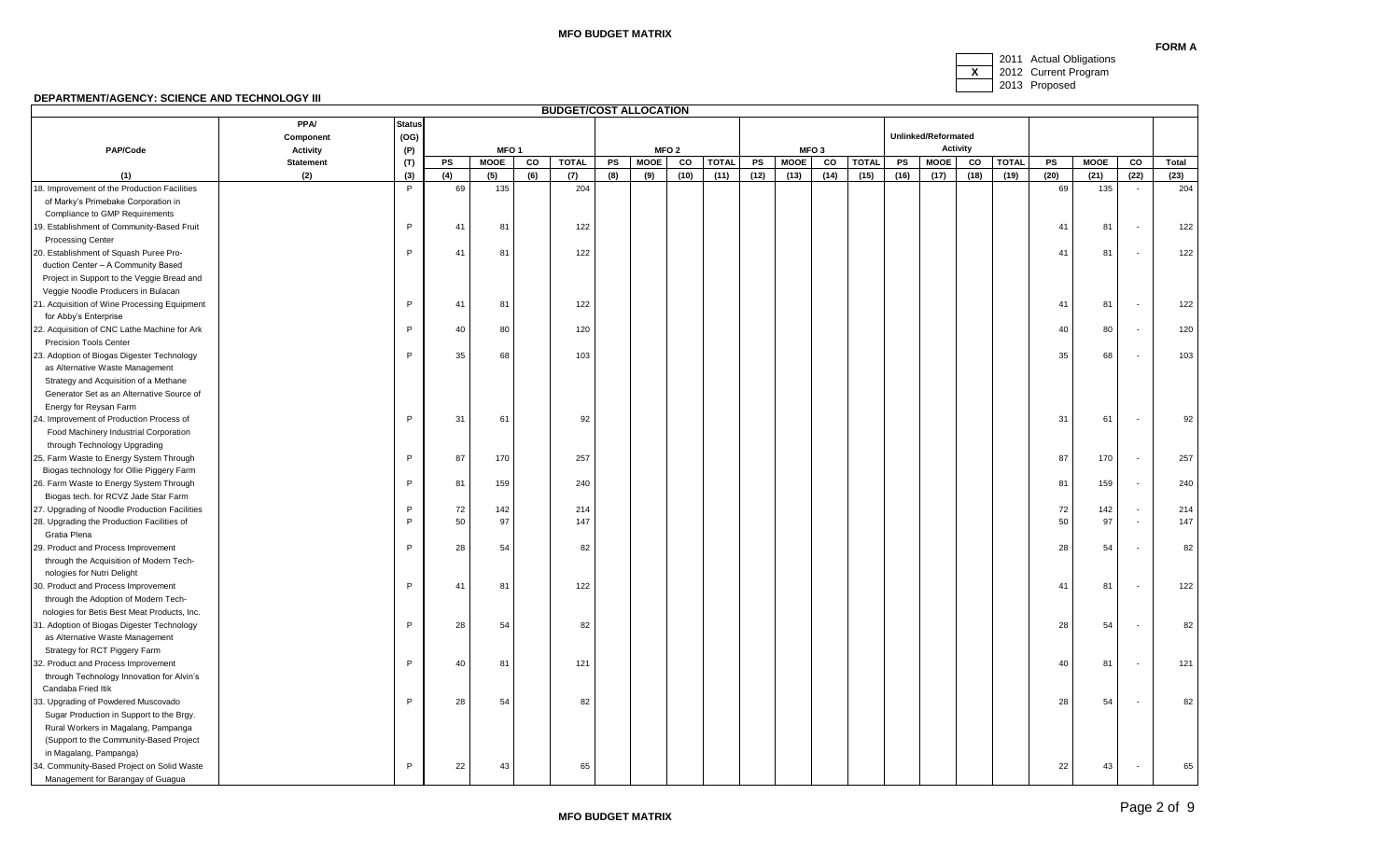**FORM A**



|                                              |                  |               |     |                  |     | <b>BUDGET/COST ALLOCATION</b> |     |             |                  |              |      |             |                  |              |      |                     |                 |              |      |      |                          |       |
|----------------------------------------------|------------------|---------------|-----|------------------|-----|-------------------------------|-----|-------------|------------------|--------------|------|-------------|------------------|--------------|------|---------------------|-----------------|--------------|------|------|--------------------------|-------|
|                                              | <b>PPA/</b>      | <b>Status</b> |     |                  |     |                               |     |             |                  |              |      |             |                  |              |      |                     |                 |              |      |      |                          |       |
|                                              | Component        | (OG)          |     |                  |     |                               |     |             |                  |              |      |             |                  |              |      | Unlinked/Reformated |                 |              |      |      |                          |       |
| PAP/Code                                     | <b>Activity</b>  | (P)           |     | MFO <sub>1</sub> |     |                               |     |             | MFO <sub>2</sub> |              |      |             | MFO <sub>3</sub> |              |      |                     | <b>Activity</b> |              |      |      |                          |       |
|                                              | <b>Statement</b> | (T)           | PS  | <b>MOOE</b>      | CO  | <b>TOTAL</b>                  | PS  | <b>MOOE</b> | CO               | <b>TOTAL</b> | PS   | <b>MOOE</b> | CO               | <b>TOTAL</b> | PS   | <b>MOOE</b>         | CO              | <b>TOTAL</b> | PS   | MOOE | CO                       | Total |
| (1)                                          | (2)              | (3)           | (4) | (5)              | (6) | (7)                           | (8) | (9)         | (10)             | (11)         | (12) | (13)        | (14)             | (15)         | (16) | (17)                | (18)            | (19)         | (20) | (21) | (22)                     | (23)  |
| 35. Community-Based Project on Handmade      |                  | P             | 14  | 28               |     | 42                            |     |             |                  |              |      |             |                  |              |      |                     |                 |              | 14   | 28   |                          | 42    |
| Paper Production and Product Development     |                  |               |     |                  |     |                               |     |             |                  |              |      |             |                  |              |      |                     |                 |              |      |      |                          |       |
| for the Fernandina Waterlily Handicrafts     |                  |               |     |                  |     |                               |     |             |                  |              |      |             |                  |              |      |                     |                 |              |      |      |                          |       |
| Association in the City of San Fernando      |                  |               |     |                  |     |                               |     |             |                  |              |      |             |                  |              |      |                     |                 |              |      |      |                          |       |
| 36. Product and Process Improvement          |                  | P.            | 28  | 54               |     | 82                            |     |             |                  |              |      |             |                  |              |      |                     |                 |              | 28   | 54   | $\overline{\phantom{a}}$ | 82    |
| through the Acquisition of Advanced          |                  |               |     |                  |     |                               |     |             |                  |              |      |             |                  |              |      |                     |                 |              |      |      |                          |       |
| Equipment for Jegen S.W.E. Enterprise        |                  |               |     |                  |     |                               |     |             |                  |              |      |             |                  |              |      |                     |                 |              |      |      |                          |       |
| 37. (Project Expansion) Community Based      |                  | P             | 28  | 54               |     | 82                            |     |             |                  |              |      |             |                  |              |      |                     |                 |              | 28   | 54   | $\overline{\phantom{a}}$ | 82    |
| Project on Sugarcane Production and          |                  |               |     |                  |     |                               |     |             |                  |              |      |             |                  |              |      |                     |                 |              |      |      |                          |       |
| Processing in Tinabang (Sto. Rosario)        |                  |               |     |                  |     |                               |     |             |                  |              |      |             |                  |              |      |                     |                 |              |      |      |                          |       |
| 38. (Project Expansion) Community-Based      |                  | P             | 19  | 38               |     | 57                            |     |             |                  |              |      |             |                  |              |      |                     |                 |              | 19   | 38   |                          | 57    |
| Project for the Sustainable Agricultural     |                  |               |     |                  |     |                               |     |             |                  |              |      |             |                  |              |      |                     |                 |              |      |      |                          |       |
| Productivity for Organic Vegetable           |                  |               |     |                  |     |                               |     |             |                  |              |      |             |                  |              |      |                     |                 |              |      |      |                          |       |
| Growers of Sta. Rita and Guagua              |                  |               |     |                  |     |                               |     |             |                  |              |      |             |                  |              |      |                     |                 |              |      |      |                          |       |
| (Bangun MPCI)                                |                  |               |     |                  |     |                               |     |             |                  |              |      |             |                  |              |      |                     |                 |              |      |      |                          |       |
| 39. Establishment of Biogas Production and   |                  | P             | 80  | 156              |     | 236                           |     |             |                  |              |      |             |                  |              |      |                     |                 |              | 80   | 156  | $\overline{\phantom{a}}$ | 236   |
| <b>Electric Generation of TFBCI</b>          |                  |               |     |                  |     |                               |     |             |                  |              |      |             |                  |              |      |                     |                 |              |      |      |                          |       |
| 40. Upgrading of Woodcraft Inc. through the  |                  | P             | 40  | 78               |     | 118                           |     |             |                  |              |      |             |                  |              |      |                     |                 |              | 40   | 78   | $\overline{\phantom{a}}$ | 118   |
| Provision of Bamboocraft Equipment           |                  |               |     |                  |     |                               |     |             |                  |              |      |             |                  |              |      |                     |                 |              |      |      |                          |       |
| 41. Expansion of Daytao's Native Cakes by    |                  | P             | 48  | 94               |     | 142                           |     |             |                  |              |      |             |                  |              |      |                     |                 |              | 48   | 94   | $\overline{\phantom{a}}$ | 142   |
| Acquisition of Production Equipment          |                  |               |     |                  |     |                               |     |             |                  |              |      |             |                  |              |      |                     |                 |              |      |      |                          |       |
| and Packaging / Labeling Development         |                  |               |     |                  |     |                               |     |             |                  |              |      |             |                  |              |      |                     |                 |              |      |      |                          |       |
| 42. Expansion of the Hotdog Product Line and |                  | P             | 60  | 118              |     | 178                           |     |             |                  |              |      |             |                  |              |      |                     |                 |              | 60   | 118  | $\overline{\phantom{a}}$ | 178   |
| Improvement of Product Packaging of          |                  |               |     |                  |     |                               |     |             |                  |              |      |             |                  |              |      |                     |                 |              |      |      |                          |       |
| Perla's Processed Meat by Acquisition of     |                  |               |     |                  |     |                               |     |             |                  |              |      |             |                  |              |      |                     |                 |              |      |      |                          |       |
| <b>Additional Equipment</b>                  |                  |               |     |                  |     |                               |     |             |                  |              |      |             |                  |              |      |                     |                 |              |      |      |                          |       |
| 43. Re-establishment of a Muscovado Center   |                  | P             | 48  | 94               |     | 142                           |     |             |                  |              |      |             |                  |              |      |                     |                 |              | 48   | 94   | $\overline{\phantom{a}}$ | 142   |
| using the Facilities of the WBUM Mill        |                  |               |     |                  |     |                               |     |             |                  |              |      |             |                  |              |      |                     |                 |              |      |      |                          |       |
| 44. Upgrading of the Tiger Grass Processing  |                  | P             | 36  | 71               |     | 107                           |     |             |                  |              |      |             |                  |              |      |                     |                 |              | 36   | 71   | $\overline{\phantom{a}}$ | 107   |
| of Dueng Upland Farmers Cooperative          |                  |               |     |                  |     |                               |     |             |                  |              |      |             |                  |              |      |                     |                 |              |      |      |                          |       |
| 45. Establishment of Okra Processing in      |                  | P             | 24  | 47               |     | 71                            |     |             |                  |              |      |             |                  |              |      |                     |                 |              | 24   | 47   | $\overline{\phantom{a}}$ | 71    |
| La Paz, Tarlac                               |                  |               |     |                  |     |                               |     |             |                  |              |      |             |                  |              |      |                     |                 |              |      |      |                          |       |
| 46. Upgrading of the DOST Ylang-ylang        |                  | P             | 36  | 71               |     | 107                           |     |             |                  |              |      |             |                  |              |      |                     |                 |              | 36   | 71   |                          | 107   |
| Extractor through the Adoption of Steam-     |                  |               |     |                  |     |                               |     |             |                  |              |      |             |                  |              |      |                     |                 |              |      |      |                          |       |
| <b>Boiler Technology</b>                     |                  |               |     |                  |     |                               |     |             |                  |              |      |             |                  |              |      |                     |                 |              |      |      |                          |       |
| 47. S&T Intervention on Mushroom             |                  | P             | 28  | 55               |     | 83                            |     |             |                  |              |      |             |                  |              |      |                     |                 |              | 28   | 55   |                          | 83    |
| Production and Processing                    |                  |               |     |                  |     |                               |     |             |                  |              |      |             |                  |              |      |                     |                 |              |      |      |                          |       |
| 48. Productivity Improvement through the     |                  | P             | 43  | 84               |     | 127                           |     |             |                  |              |      |             |                  |              |      |                     |                 |              | 43   | 84   | $\overline{\phantom{a}}$ | 127   |
| Acquisition of Additional Equipment for the  |                  |               |     |                  |     |                               |     |             |                  |              |      |             |                  |              |      |                     |                 |              |      |      |                          |       |
| Production of Bakery Products                |                  |               |     |                  |     |                               |     |             |                  |              |      |             |                  |              |      |                     |                 |              |      |      |                          |       |
| 49. Productivity and Product Improvement of  |                  | P             | 54  | 105              |     | 159                           |     |             |                  |              |      |             |                  |              |      |                     |                 |              | 54   | 105  | $\overline{\phantom{a}}$ | 159   |
| Green Thumb Agri Products                    |                  |               |     |                  |     |                               |     |             |                  |              |      |             |                  |              |      |                     |                 |              |      |      |                          |       |
| 50. Upgrading the Facilities of Cynrae Food  |                  | P             | 54  | 105              |     | 159                           |     |             |                  |              |      |             |                  |              |      |                     |                 |              | 54   | 105  |                          | 159   |
| Products                                     |                  |               |     |                  |     |                               |     |             |                  |              |      |             |                  |              |      |                     |                 |              |      |      |                          |       |
| 51. Productivity and Product Improvement of  |                  | P             | 23  | 43               |     | 66                            |     |             |                  |              |      |             |                  |              |      |                     |                 |              | 23   | 43   |                          | 66    |
| Suki Tamu Roast Chicken                      |                  |               |     |                  |     |                               |     |             |                  |              |      |             |                  |              |      |                     |                 |              |      |      |                          |       |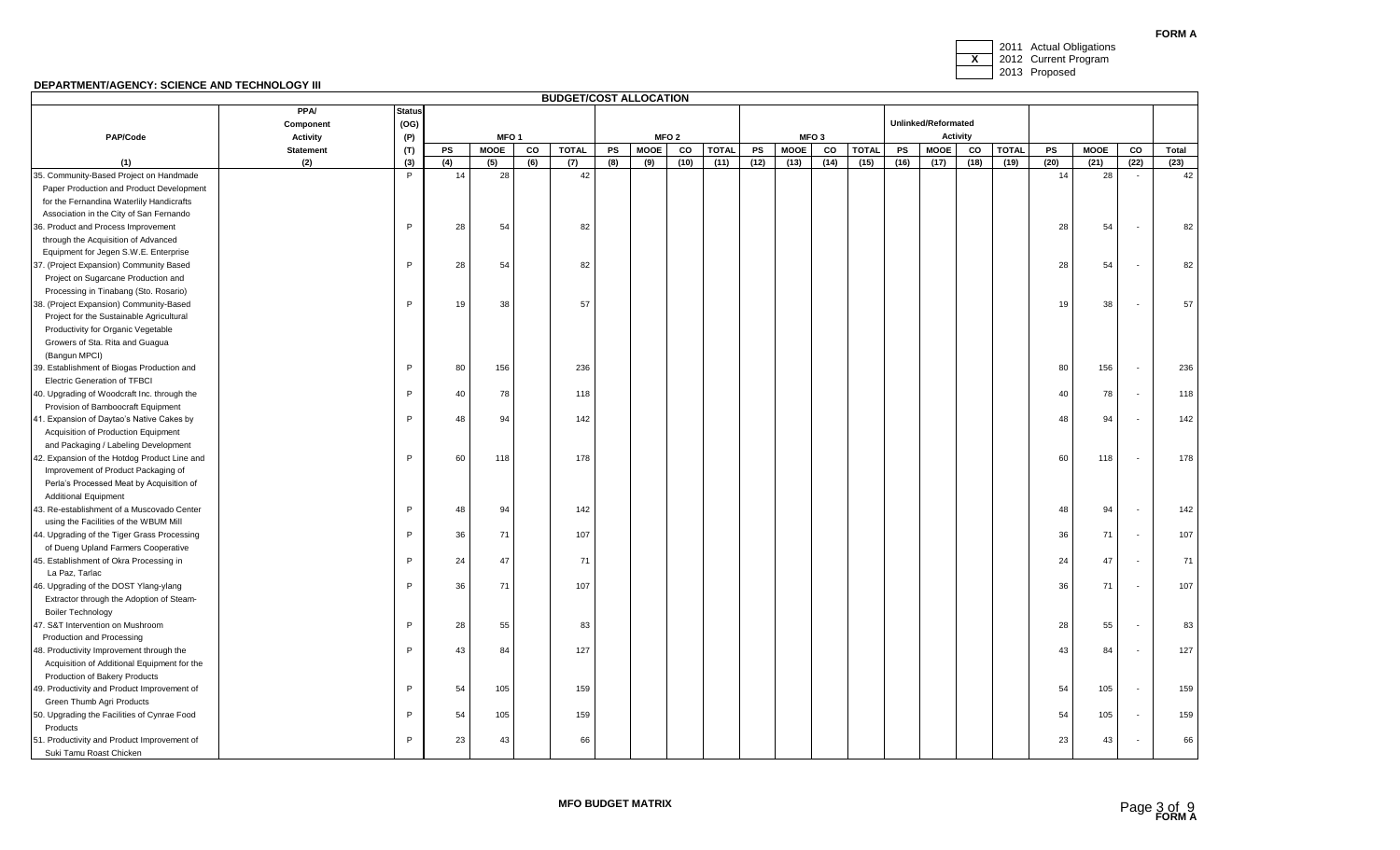2011 Actual Obligations **X** 2012 Current Program 2013 Proposed

# **DEPARTMENT/AGENCY: SCIENCE AND TECHNOLOGY III**

|                                               |                  |               |     |                  |     | <b>BUDGET/COST ALLOCATION</b> |     |             |                  |              |      |             |                  |              |      |                     |                 |              |      |             |                          |       |
|-----------------------------------------------|------------------|---------------|-----|------------------|-----|-------------------------------|-----|-------------|------------------|--------------|------|-------------|------------------|--------------|------|---------------------|-----------------|--------------|------|-------------|--------------------------|-------|
|                                               | <b>PPA/</b>      | <b>Status</b> |     |                  |     |                               |     |             |                  |              |      |             |                  |              |      |                     |                 |              |      |             |                          |       |
|                                               | Component        | (OG)          |     |                  |     |                               |     |             |                  |              |      |             |                  |              |      | Unlinked/Reformated |                 |              |      |             |                          |       |
| PAP/Code                                      | <b>Activity</b>  | (P)           |     | MFO <sub>1</sub> |     |                               |     |             | MFO <sub>2</sub> |              |      |             | MFO <sub>3</sub> |              |      |                     | <b>Activity</b> |              |      |             |                          |       |
|                                               | <b>Statement</b> | (T)           | PS  | <b>MOOE</b>      | CO  | <b>TOTAL</b>                  | PS  | <b>MOOE</b> | CO               | <b>TOTAL</b> | PS   | <b>MOOE</b> | CO               | <b>TOTAL</b> | PS   | <b>MOOE</b>         | CO              | <b>TOTAL</b> | PS   | <b>MOOE</b> | CO                       | Total |
| (1)                                           | (2)              | (3)           | (4) | (5)              | (6) | (7)                           | (8) | (9)         | (10)             | (11)         | (12) | (13)        | (14)             | (15)         | (16) | (17)                | (18)            | (19)         | (20) | (21)        | (22)                     | (23)  |
| 52. Establishment of Biogas Digester          |                  | P             | 32  | 64               |     | 96                            |     |             |                  |              |      |             |                  |              |      |                     |                 |              | 32   | 64          |                          | 96    |
| 53. Establishment of Chicharon and            |                  | P             | 32  | 64               |     | 96                            |     |             |                  |              |      |             |                  |              |      |                     |                 |              | 32   | 64          |                          | 96    |
| Longanisa Processing Facility in the          |                  |               |     |                  |     |                               |     |             |                  |              |      |             |                  |              |      |                     |                 |              |      |             |                          |       |
| Municipality of San Felipe, Zambales          |                  |               |     |                  |     |                               |     |             |                  |              |      |             |                  |              |      |                     |                 |              |      |             |                          |       |
| 54. Upgrading the Processing Facility of      |                  | P             | 43  | 84               |     | 127                           |     |             |                  |              |      |             |                  |              |      |                     |                 |              | 43   | 84          |                          | 127   |
| <b>Scentdle Enterprises</b>                   |                  |               |     |                  |     |                               |     |             |                  |              |      |             |                  |              |      |                     |                 |              |      |             |                          |       |
| 56. Production and Processing of Malunggay 5  |                  | P             | 39  | 77               |     | 116                           |     |             |                  |              |      |             |                  |              |      |                     |                 |              | 39   | 77          |                          | 116   |
| 57. Bamboo Processing                         |                  | P             | 39  | 77               |     | 116                           |     |             |                  |              |      |             |                  |              |      |                     |                 |              | 39   | 77          | $\overline{\phantom{a}}$ | 116   |
| A.2. Project for Monitoring                   |                  |               |     |                  |     |                               |     |             |                  |              |      |             |                  |              |      |                     |                 |              |      |             |                          |       |
| . Upgrading of Product Quality for            |                  | OG            | 139 | 271              |     | 410                           |     |             |                  |              |      |             |                  |              |      |                     |                 |              | 139  | 271         |                          | 410   |
| Abay's Souvenir                               |                  |               |     |                  |     |                               |     |             |                  |              |      |             |                  |              |      |                     |                 |              |      |             |                          |       |
| 2. Product and Process Improvement of         |                  | OG            | 69  | 135              |     | 204                           |     |             |                  |              |      |             |                  |              |      |                     |                 |              | 69   | 135         |                          | 204   |
| Aurora Blend Coffee                           |                  |               |     |                  |     |                               |     |             |                  |              |      |             |                  |              |      |                     |                 |              |      |             |                          |       |
| 3. Product Quality and Productivity           |                  | OG            | 69  | 135              |     | 204                           |     |             |                  |              |      |             |                  |              |      |                     |                 |              | 69   | 135         |                          | 204   |
| Improvement in the Production of              |                  |               |     |                  |     |                               |     |             |                  |              |      |             |                  |              |      |                     |                 |              |      |             |                          |       |
| Slippers through Provision of Eqpt            |                  |               |     |                  |     |                               |     |             |                  |              |      |             |                  |              |      |                     |                 |              |      |             |                          |       |
| 1. Introduction of Heavy Duty Processing      |                  | OG            | 76  | 149              |     | 225                           |     |             |                  |              |      |             |                  |              |      |                     |                 |              | 76   | 149         |                          | 225   |
| Machines for Amanda's Marine Product's        |                  |               |     |                  |     |                               |     |             |                  |              |      |             |                  |              |      |                     |                 |              |      |             |                          |       |
| Sautéed Shrimp Paste                          |                  |               |     |                  |     |                               |     |             |                  |              |      |             |                  |              |      |                     |                 |              |      |             |                          |       |
| 5. Upgrading the Machining, Fabrication and   |                  | OG            | 83  | 162              |     | 245                           |     |             |                  |              |      |             |                  |              |      |                     |                 |              | 83   | 162         | $\overline{\phantom{a}}$ | 245   |
| Engine Rebuilding Capabilities of D. N. Vigo  |                  |               |     |                  |     |                               |     |             |                  |              |      |             |                  |              |      |                     |                 |              |      |             |                          |       |
| Machine Shop                                  |                  |               |     |                  |     |                               |     |             |                  |              |      |             |                  |              |      |                     |                 |              |      |             |                          |       |
| 3. Process and Product Improvement through    |                  | OG            | 79  | 155              |     | 234                           |     |             |                  |              |      |             |                  |              |      |                     |                 |              | 79   | 155         |                          | 234   |
| the Acquisition of Efficient Technologies for |                  |               |     |                  |     |                               |     |             |                  |              |      |             |                  |              |      |                     |                 |              |      |             |                          |       |
| Beakris House of Goodies' Polvoron and        |                  |               |     |                  |     |                               |     |             |                  |              |      |             |                  |              |      |                     |                 |              |      |             |                          |       |
| <b>Tamarind Candy</b>                         |                  |               |     |                  |     |                               |     |             |                  |              |      |             |                  |              |      |                     |                 |              |      |             |                          |       |
| Steer-Abucay: Upgrading the Organic           |                  | OG            | 52  | 101              |     | 153                           |     |             |                  |              |      |             |                  |              |      |                     |                 |              | 52   | 101         |                          | 153   |
| Fertilizer Processing Facility of Capitangan  |                  |               |     |                  |     |                               |     |             |                  |              |      |             |                  |              |      |                     |                 |              |      |             |                          |       |
| Organic Farmers Marketing Cooperative         |                  |               |     |                  |     |                               |     |             |                  |              |      |             |                  |              |      |                     |                 |              |      |             |                          |       |
| (COFMACO)                                     |                  |               |     |                  |     |                               |     |             |                  |              |      |             |                  |              |      |                     |                 |              |      |             |                          |       |
| 3. Steer-Samal: Development of the Shellfish  |                  | OG            | 21  | 41               |     | 62                            |     |             |                  |              |      |             |                  |              |      |                     |                 |              | 21   | 41          |                          | 62    |
| Processing Industry of Samal, Bataan thru     |                  |               |     |                  |     |                               |     |             |                  |              |      |             |                  |              |      |                     |                 |              |      |             |                          |       |
| the Introduction of Appropriate Techno-       |                  |               |     |                  |     |                               |     |             |                  |              |      |             |                  |              |      |                     |                 |              |      |             |                          |       |
| logies in Shellfish Meat and Shell            |                  |               |     |                  |     |                               |     |             |                  |              |      |             |                  |              |      |                     |                 |              |      |             |                          |       |
| Processing                                    |                  |               |     |                  |     |                               |     |             |                  |              |      |             |                  |              |      |                     |                 |              |      |             |                          |       |
| . Upgrading of the Solid Waste Management     |                  | OG            | 34  | 68               |     | 102                           |     |             |                  |              |      |             |                  |              |      |                     |                 |              | 34   | 68          | $\overline{\phantom{a}}$ | 102   |
| Facility of the Local Government Unit of      |                  |               |     |                  |     |                               |     |             |                  |              |      |             |                  |              |      |                     |                 |              |      |             |                          |       |
| <b>Balanga City</b>                           |                  |               |     |                  |     |                               |     |             |                  |              |      |             |                  |              |      |                     |                 |              |      |             |                          |       |
| 10. Upgrading the Facilities of Mom's Haus of |                  | OG            | 41  | 81               |     | 122                           |     |             |                  |              |      |             |                  |              |      |                     |                 |              | 41   | 81          |                          | 122   |
| Mushrooms                                     |                  |               |     |                  |     |                               |     |             |                  |              |      |             |                  |              |      |                     |                 |              |      |             |                          |       |
| 11. Regional Program on Biogas Production     |                  | OG            | 35  | 68               |     | 103                           |     |             |                  |              |      |             |                  |              |      |                     |                 |              | 35   | 68          |                          | 103   |
| and Utilization: Biogas Digester as an        |                  |               |     |                  |     |                               |     |             |                  |              |      |             |                  |              |      |                     |                 |              |      |             |                          |       |
| Alternative Fuel for Dairy Processing         |                  |               |     |                  |     |                               |     |             |                  |              |      |             |                  |              |      |                     |                 |              |      |             |                          |       |
| 12. Improvement of Production Process for     |                  | OG            | 35  | 68               |     | 103                           |     |             |                  |              |      |             |                  |              |      |                     |                 |              | 35   | 68          |                          | 103   |
| Vacuum Packed "Crispy Pata"                   |                  |               |     |                  |     |                               |     |             |                  |              |      |             |                  |              |      |                     |                 |              |      |             |                          |       |

**MFO BUDGET MATRIX**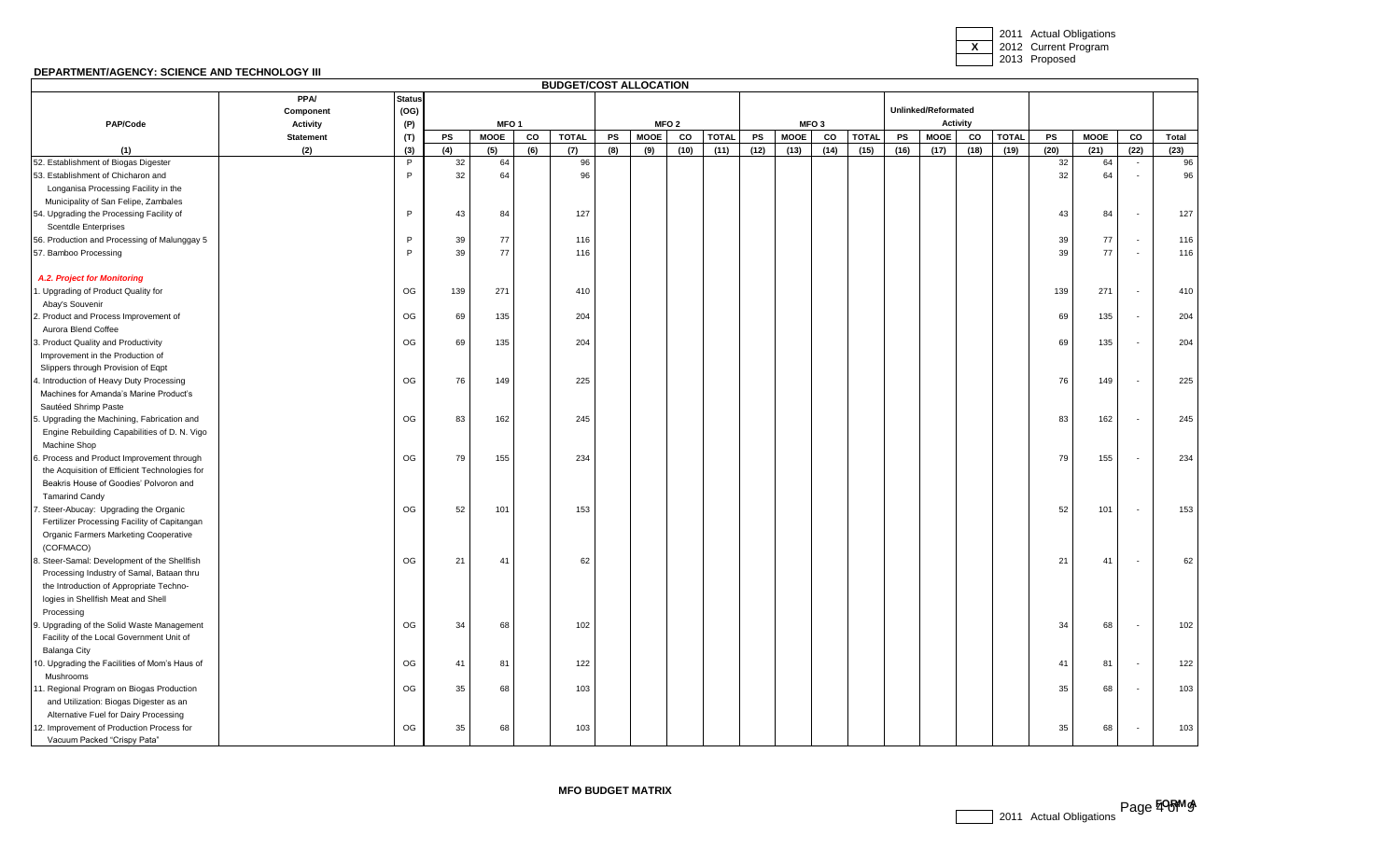**X** 2012 Current Program 2013 Proposed

### **DEPARTMENT/AGENCY: SCIENCE AND TECHNOLOGY III**

|                                              |                  |               |     |                  |             | <b>BUDGET/COST ALLOCATION</b> |     |                  |      |              |      |             |                  |              |      |                     |                 |              |      |             |                          |       |
|----------------------------------------------|------------------|---------------|-----|------------------|-------------|-------------------------------|-----|------------------|------|--------------|------|-------------|------------------|--------------|------|---------------------|-----------------|--------------|------|-------------|--------------------------|-------|
|                                              | <b>PPA/</b>      | <b>Status</b> |     |                  |             |                               |     |                  |      |              |      |             |                  |              |      |                     |                 |              |      |             |                          |       |
|                                              | Component        | (OG)          |     |                  |             |                               |     |                  |      |              |      |             |                  |              |      | Unlinked/Reformated |                 |              |      |             |                          |       |
| PAP/Code                                     | <b>Activity</b>  | (P)           |     | MFO <sub>1</sub> |             |                               |     | MFO <sub>2</sub> |      |              |      |             | MFO <sub>3</sub> |              |      |                     | <b>Activity</b> |              |      |             |                          |       |
|                                              | <b>Statement</b> | (T)           | PS  | <b>MOOE</b>      | $_{\rm CO}$ | <b>TOTAL</b>                  | PS  | <b>MOOE</b>      | co   | <b>TOTAL</b> | PS   | <b>MOOE</b> | $_{\rm co}$      | <b>TOTAL</b> | PS   | <b>MOOE</b>         | CO              | <b>TOTAL</b> | PS   | <b>MOOE</b> | $_{\rm co}$              | Total |
| (1)                                          | (2)              | (3)           | (4) | (5)              | (6)         | (7)                           | (8) | (9)              | (10) | (11)         | (12) | (13)        | (14)             | (15)         | (16) | (17)                | (18)            | (19)         | (20) | (21)        | (22)                     | (23)  |
| 13. Expansion of Noodle production Through   |                  | OG            | 31  | 61               |             | 92                            |     |                  |      |              |      |             |                  |              |      |                     |                 |              | 31   | 61          | $\sim$                   | 92    |
| the Introduction of FNRI Veggie Noodle       |                  |               |     |                  |             |                               |     |                  |      |              |      |             |                  |              |      |                     |                 |              |      |             |                          |       |
| Technology                                   |                  |               |     |                  |             |                               |     |                  |      |              |      |             |                  |              |      |                     |                 |              |      |             |                          |       |
| 14. Introduction of Jack-type Handloom       |                  | OG            | 28  | 54               |             | 82                            |     |                  |      |              |      |             |                  |              |      |                     |                 |              | 28   | 54          |                          | 82    |
| Weaving Machine and Dyeing Vat for           |                  |               |     |                  |             |                               |     |                  |      |              |      |             |                  |              |      |                     |                 |              |      |             |                          |       |
| "Bangkuang" Fiber Processing into Woven      |                  |               |     |                  |             |                               |     |                  |      |              |      |             |                  |              |      |                     |                 |              |      |             |                          |       |
| Products                                     |                  |               |     |                  |             |                               |     |                  |      |              |      |             |                  |              |      |                     |                 |              |      |             |                          |       |
| 15. Introduction of Jack-type Handloom       |                  | OG            | 28  | 54               |             | 82                            |     |                  |      |              |      |             |                  |              |      |                     |                 |              | 28   | 54          | $\overline{\phantom{a}}$ | 82    |
| Weaving Machine and Dyeing Vat for           |                  |               |     |                  |             |                               |     |                  |      |              |      |             |                  |              |      |                     |                 |              |      |             |                          |       |
| <b>Waterlily Products</b>                    |                  |               |     |                  |             |                               |     |                  |      |              |      |             |                  |              |      |                     |                 |              |      |             |                          |       |
| 16. Establishment of a Calamansi Processing  |                  | OG            | 28  | 55               |             | 83                            |     |                  |      |              |      |             |                  |              |      |                     |                 |              | 28   | 55          | $\overline{\phantom{a}}$ | 83    |
| Plant                                        |                  |               |     |                  |             |                               |     |                  |      |              |      |             |                  |              |      |                     |                 |              |      |             |                          |       |
| 17. Upgrading the Fruit and Fish Drying      |                  | OG            | 16  | 31               |             | 47                            |     |                  |      |              |      |             |                  |              |      |                     |                 |              | 16   | 31          | $\blacksquare$           | 47    |
| Facility of KMNE                             |                  |               |     |                  |             |                               |     |                  |      |              |      |             |                  |              |      |                     |                 |              |      |             |                          |       |
| 18. Upgrading the Wesleyan University        |                  | OG            | 12  | 25               |             | 37                            |     |                  |      |              |      |             |                  |              |      |                     |                 |              | 12   | 25          | $\overline{\phantom{a}}$ | 37    |
| - Philippines Research Laboratory            |                  |               |     |                  |             |                               |     |                  |      |              |      |             |                  |              |      |                     |                 |              |      |             |                          |       |
| 19. Harnessing Appropriate Technology to     |                  | OG            | 16  | 31               |             | 47                            |     |                  |      |              |      |             |                  |              |      |                     |                 |              | 16   | 31          |                          | 47    |
| Assist Women on Smoked Tilapia               |                  |               |     |                  |             |                               |     |                  |      |              |      |             |                  |              |      |                     |                 |              |      |             |                          |       |
| Processing                                   |                  |               |     |                  |             |                               |     |                  |      |              |      |             |                  |              |      |                     |                 |              |      |             |                          |       |
| 20. Upgrading the Capabilities of JJ Esteban |                  | OG            | 12  | 25               |             | 37                            |     |                  |      |              |      |             |                  |              |      |                     |                 |              | 12   | 25          | $\overline{\phantom{a}}$ | 37    |
| Enterprises                                  |                  |               |     |                  |             |                               |     |                  |      |              |      |             |                  |              |      |                     |                 |              |      |             |                          |       |
| 21. Technology Demonstration on Micro-hydro  |                  | OG            | 20  | 39               |             | 59                            |     |                  |      |              |      |             |                  |              |      |                     |                 |              | 20   | 39          |                          | 59    |
| Electric Power Generation, Distribution      |                  |               |     |                  |             |                               |     |                  |      |              |      |             |                  |              |      |                     |                 |              |      |             |                          |       |
| and Utilization                              |                  |               |     |                  |             |                               |     |                  |      |              |      |             |                  |              |      |                     |                 |              |      |             |                          |       |
| 22. Improved Rice Straw Collection & Storage |                  | OG            | 16  | 31               |             | 47                            |     |                  |      |              |      |             |                  |              |      |                     |                 |              | 16   | 31          | $\overline{\phantom{a}}$ | 47    |
| at the PCC-NBF thru the Introduction of a    |                  |               |     |                  |             |                               |     |                  |      |              |      |             |                  |              |      |                     |                 |              |      |             |                          |       |
| Mechanized Rice Straw                        |                  |               |     |                  |             |                               |     |                  |      |              |      |             |                  |              |      |                     |                 |              |      |             |                          |       |
| 23. Commercialization of the FNRI-DOST       |                  | OG            | 16  | 31               |             | 47                            |     |                  |      |              |      |             |                  |              |      |                     |                 |              | 16   | 31          | $\overline{\phantom{a}}$ | 47    |
| Instant Squash Canton Noodles                |                  |               |     |                  |             |                               |     |                  |      |              |      |             |                  |              |      |                     |                 |              |      |             |                          |       |
| Technology<br>24. MSC Food Products          |                  | OG            | 24  | 47               |             | 71                            |     |                  |      |              |      |             |                  |              |      |                     |                 |              | 24   | 47          |                          | 71    |
| 25. Upgrading of Mushroom Production and     |                  | OG            | 16  | 31               |             | 47                            |     |                  |      |              |      |             |                  |              |      |                     |                 |              | 16   | 31          | $\overline{\phantom{a}}$ | 47    |
| Processing through the Introduction of       |                  |               |     |                  |             |                               |     |                  |      |              |      |             |                  |              |      |                     |                 |              |      |             |                          |       |
| Technologies and Improved Packaging          |                  |               |     |                  |             |                               |     |                  |      |              |      |             |                  |              |      |                     |                 |              |      |             |                          |       |
| 26. Establishment of CSF on Agri-waste       |                  | OG            | 12  | 24               |             | 36                            |     |                  |      |              |      |             |                  |              |      |                     |                 |              | 12   | 24          | $\overline{\phantom{a}}$ | 36    |
| Recycling                                    |                  |               |     |                  |             |                               |     |                  |      |              |      |             |                  |              |      |                     |                 |              |      |             |                          |       |
| 27. Expansion of the Broiler Project using   |                  | OG            | 16  | 31               |             | 47                            |     |                  |      |              |      |             |                  |              |      |                     |                 |              | 16   | 31          | $\overline{\phantom{a}}$ | 47    |
| <b>Controlled Cooling System</b>             |                  |               |     |                  |             |                               |     |                  |      |              |      |             |                  |              |      |                     |                 |              |      |             |                          |       |
| 28. Regional Program on Biogas Production    |                  | OG            | 28  | 55               |             | 83                            |     |                  |      |              |      |             |                  |              |      |                     |                 |              | 28   | 55          |                          | 83    |
| and Utilization: Demonstration of Biogas     |                  |               |     |                  |             |                               |     |                  |      |              |      |             |                  |              |      |                     |                 |              |      |             |                          |       |
| Technology - Consolacion Poultry Farms       |                  |               |     |                  |             |                               |     |                  |      |              |      |             |                  |              |      |                     |                 |              |      |             |                          |       |
| 29. Regional Program on Biogas Production    |                  | OG            | 32  | 63               |             | 95                            |     |                  |      |              |      |             |                  |              |      |                     |                 |              | 32   | 63          | $\blacksquare$           | 95    |
| and Utilization: Demonstration of Biogas     |                  |               |     |                  |             |                               |     |                  |      |              |      |             |                  |              |      |                     |                 |              |      |             |                          |       |
| Technology for Pamahiin Farms                |                  |               |     |                  |             |                               |     |                  |      |              |      |             |                  |              |      |                     |                 |              |      |             |                          |       |
| 30. Regional Program on Biogas Production    |                  | OG            | 32  | 63               |             | 95                            |     |                  |      |              |      |             |                  |              |      |                     |                 |              | 32   | 63          | $\overline{\phantom{a}}$ | 95    |
| and Utilization: Demonstration of Biogas     |                  |               |     |                  |             |                               |     |                  |      |              |      |             |                  |              |      |                     |                 |              |      |             |                          |       |
| Technology for Janine Farms                  |                  |               |     |                  |             |                               |     |                  |      |              |      |             |                  |              |      |                     |                 |              |      |             |                          |       |

**MFO BUDGET MATRIX**

**FORM A** 2011 Actual Obligations **X** 2011 Actual Obligations Page 5 of 9<br>■ 2012 Current Program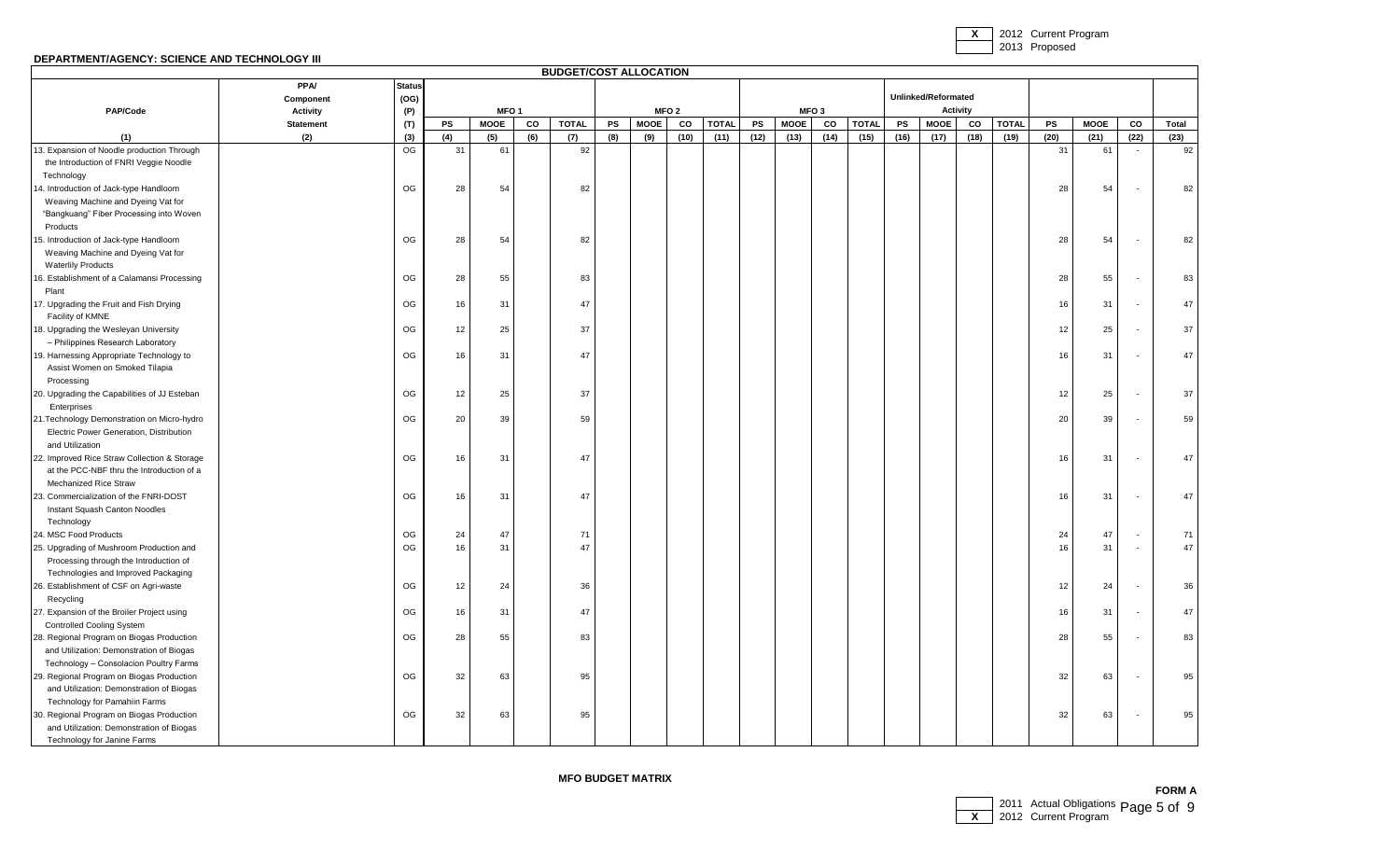# **DEPARTMENT/AGENCY: SCIENCE AND TECHNOLOGY III**

|                                                  |                  |               |     |                  |     | <b>BUDGET/COST ALLOCATION</b> |           |             |                  |              |      |             |                  |              |      |                     |                 |              |      |             |                          |       |
|--------------------------------------------------|------------------|---------------|-----|------------------|-----|-------------------------------|-----------|-------------|------------------|--------------|------|-------------|------------------|--------------|------|---------------------|-----------------|--------------|------|-------------|--------------------------|-------|
|                                                  | <b>PPA/</b>      | <b>Status</b> |     |                  |     |                               |           |             |                  |              |      |             |                  |              |      |                     |                 |              |      |             |                          |       |
|                                                  | Component        | (OG)          |     |                  |     |                               |           |             |                  |              |      |             |                  |              |      | Unlinked/Reformated |                 |              |      |             |                          |       |
| PAP/Code                                         | <b>Activity</b>  | (P)           |     | MFO <sub>1</sub> |     |                               |           |             | MFO <sub>2</sub> |              |      |             | MFO <sub>3</sub> |              |      |                     | <b>Activity</b> |              |      |             |                          |       |
|                                                  | <b>Statement</b> | (T)           | PS  | <b>MOOE</b>      | CO  | <b>TOTAL</b>                  | <b>PS</b> | <b>MOOE</b> | CO               | <b>TOTAL</b> | PS   | <b>MOOE</b> | CO               | <b>TOTAL</b> | PS   | <b>MOOE</b>         | CO              | <b>TOTAL</b> | PS   | <b>MOOE</b> | CO                       | Total |
| (1)                                              | (2)              | (3)           | (4) | (5)              | (6) | (7)                           | (8)       | (9)         | (10)             | (11)         | (12) | (13)        | (14)             | (15)         | (16) | (17)                | (18)            | (19)         | (20) | (21)        | (22)                     | (23)  |
| 31. Technology Demonstration on Hog Waste        |                  | OG            | 20  | 39               |     | 59                            |           |             |                  |              |      |             |                  |              |      |                     |                 |              | 20   | 39          | $\overline{\phantom{a}}$ | 59    |
| -to-Energy System thru Biogas Tech-              |                  |               |     |                  |     |                               |           |             |                  |              |      |             |                  |              |      |                     |                 |              |      |             |                          |       |
| nology - LGU Science City of Munoz               |                  |               |     |                  |     |                               |           |             |                  |              |      |             |                  |              |      |                     |                 |              |      |             |                          |       |
| 32. Bamboo Handicrafts and Engineered            |                  | OG            | 20  | 39               |     | 59                            |           |             |                  |              |      |             |                  |              |      |                     |                 |              | 20   | 39          |                          | 59    |
| Bamboo Products Development Program              |                  |               |     |                  |     |                               |           |             |                  |              |      |             |                  |              |      |                     |                 |              |      |             |                          |       |
| - LGU Llanera                                    |                  |               |     |                  |     |                               |           |             |                  |              |      |             |                  |              |      |                     |                 |              |      |             |                          |       |
| 33. A Community-Based Strategy for the           |                  | OG            | 16  | 31               |     | 47                            |           |             |                  |              |      |             |                  |              |      |                     |                 |              | 16   | 31          |                          | 47    |
| Development of the Rootcrop Industry in          |                  |               |     |                  |     |                               |           |             |                  |              |      |             |                  |              |      |                     |                 |              |      |             |                          |       |
| the Municipality of Pantabangan                  |                  |               |     |                  |     |                               |           |             |                  |              |      |             |                  |              |      |                     |                 |              |      |             |                          |       |
| 34. Upgrading the Post-Harvest Facilities of     |                  | OG            | 20  | 39               |     | 59                            |           |             |                  |              |      |             |                  |              |      |                     |                 |              | 20   | 39          |                          | 59    |
| Masikat MPC in the Production of Brown/          |                  |               |     |                  |     |                               |           |             |                  |              |      |             |                  |              |      |                     |                 |              |      |             |                          |       |
| Red Rice through Introduction of Appro-          |                  |               |     |                  |     |                               |           |             |                  |              |      |             |                  |              |      |                     |                 |              |      |             |                          |       |
| priate Equipment                                 |                  |               |     |                  |     |                               |           |             |                  |              |      |             |                  |              |      |                     |                 |              |      |             |                          |       |
| 35. Upgrading the Waste Management Facility      |                  | OG            | 28  | 55               |     | 83                            |           |             |                  |              |      |             |                  |              |      |                     |                 |              | 28   | 55          |                          | 83    |
| of the Local Government Unit of Talugtug         |                  |               |     |                  |     |                               |           |             |                  |              |      |             |                  |              |      |                     |                 |              |      |             |                          |       |
| 36. Product Quality and Process Improvement      |                  | OG            | 33  | 66               |     | 99                            |           |             |                  |              |      |             |                  |              |      |                     |                 |              | 33   | 66          |                          | 99    |
| through the Acquisition of Improved              |                  |               |     |                  |     |                               |           |             |                  |              |      |             |                  |              |      |                     |                 |              |      |             |                          |       |
| Technologies for Nerimar's Hi-Sweets             |                  |               |     |                  |     |                               |           |             |                  |              |      |             |                  |              |      |                     |                 |              |      |             |                          |       |
| (Technical Support to the Provincial Brand)      |                  |               |     |                  |     |                               |           |             |                  |              |      |             |                  |              |      |                     |                 |              |      |             |                          |       |
| 37. Use of IT and Multi-media Facilities for the |                  | OG            | 17  | 32               |     | 49                            |           |             |                  |              |      |             |                  |              |      |                     |                 |              | 17   | 32          |                          | 49    |
| Enhancement of Teaching and Learning             |                  |               |     |                  |     |                               |           |             |                  |              |      |             |                  |              |      |                     |                 |              |      |             |                          |       |
| Science and Mathematics                          |                  |               |     |                  |     |                               |           |             |                  |              |      |             |                  |              |      |                     |                 |              |      |             |                          |       |
| 38. Productivity Improvement through the         |                  | OG            | 37  | 73               |     | 110                           |           |             |                  |              |      |             |                  |              |      |                     |                 |              | 37   | 73          |                          | 110   |
| Application of Improved Technology for           |                  |               |     |                  |     |                               |           |             |                  |              |      |             |                  |              |      |                     |                 |              |      |             |                          |       |
| for Philiana Designs                             |                  |               |     |                  |     |                               |           |             |                  |              |      |             |                  |              |      |                     |                 |              |      |             |                          |       |
| 39. Product Quality Improvement through the      |                  | OG            | 29  | 57               |     | 86                            |           |             |                  |              |      |             |                  |              |      |                     |                 |              | 29   | 57          |                          | 86    |
| Application of New and Improved                  |                  |               |     |                  |     |                               |           |             |                  |              |      |             |                  |              |      |                     |                 |              |      |             |                          |       |
| Packaging for Aiza's Sweets (Technical           |                  |               |     |                  |     |                               |           |             |                  |              |      |             |                  |              |      |                     |                 |              |      |             |                          |       |
| Support to Vida Pampanga!)                       |                  |               |     |                  |     |                               |           |             |                  |              |      |             |                  |              |      |                     |                 |              |      |             |                          |       |
| 40. STEER Lubao Technology Support to MRF        |                  | OG            | 16  | 32               |     | 48                            |           |             |                  |              |      |             |                  |              |      |                     |                 |              | 16   | 32          |                          | 48    |
| 41. Support for the Commercial Production of     |                  | OG            | 33  | 66               |     | 99                            |           |             |                  |              |      |             |                  |              |      |                     |                 |              | 33   | 66          |                          | 99    |
| Japanese Mushroom Varieties in Controlled        |                  |               |     |                  |     |                               |           |             |                  |              |      |             |                  |              |      |                     |                 |              |      |             |                          |       |
| Environment for Healthy Mushroom Inc.            |                  |               |     |                  |     |                               |           |             |                  |              |      |             |                  |              |      |                     |                 |              |      |             |                          |       |
| 42. Product and Process Improvement              |                  | OG            | 25  | 49               |     | 74                            |           |             |                  |              |      |             |                  |              |      |                     |                 |              | 25   | 49          |                          | 74    |
| through the Acquisition of Equipment for         |                  |               |     |                  |     |                               |           |             |                  |              |      |             |                  |              |      |                     |                 |              |      |             |                          |       |
| Living Stone Engineering Works and               |                  |               |     |                  |     |                               |           |             |                  |              |      |             |                  |              |      |                     |                 |              |      |             |                          |       |
| Trading                                          |                  |               |     |                  |     |                               |           |             |                  |              |      |             |                  |              |      |                     |                 |              |      |             |                          |       |
| 43. Product and Process Improvement              |                  | OG            | 13  | 24               |     | 37                            |           |             |                  |              |      |             |                  |              |      |                     |                 |              | 13   | 24          |                          | 37    |
| through the Adoption of Improved                 |                  |               |     |                  |     |                               |           |             |                  |              |      |             |                  |              |      |                     |                 |              |      |             |                          |       |
| Packaging for Smiling Star Enterprises           |                  |               |     |                  |     |                               |           |             |                  |              |      |             |                  |              |      |                     |                 |              |      |             |                          |       |
| 44. Product and Process Improvement              |                  | OG            | 29  | 57               |     | 86                            |           |             |                  |              |      |             |                  |              |      |                     |                 |              | 29   | 57          |                          | 86    |
| through the Application of Improved              |                  |               |     |                  |     |                               |           |             |                  |              |      |             |                  |              |      |                     |                 |              |      |             |                          |       |
| Technology for Remzon's                          |                  |               |     |                  |     |                               |           |             |                  |              |      |             |                  |              |      |                     |                 |              |      |             |                          |       |
| Organic Products and Deli Shop                   |                  |               |     |                  |     |                               |           |             |                  |              |      |             |                  |              |      |                     |                 |              |      |             |                          |       |
| 45. Product Dev't and Improvement through        |                  | OG            | 17  | 32               |     | 49                            |           |             |                  |              |      |             |                  |              |      |                     |                 |              | 17   | 32          | $\overline{\phantom{a}}$ | 49    |
| the Application of Improved Tech.                |                  |               |     |                  |     |                               |           |             |                  |              |      |             |                  |              |      |                     |                 |              |      |             |                          |       |
| for Ellen's House of Frames and Crafts           |                  |               |     |                  |     |                               |           |             |                  |              |      |             |                  |              |      |                     |                 |              |      |             |                          |       |

# **MFO BUDGET MATRIX**

|  |                                                 | ה ויורי ש |
|--|-------------------------------------------------|-----------|
|  | 2011 Actual Obligations                         |           |
|  | $\overline{X}$ 2012 Current Program Page 6 of 9 |           |
|  | 2013 Proposed                                   |           |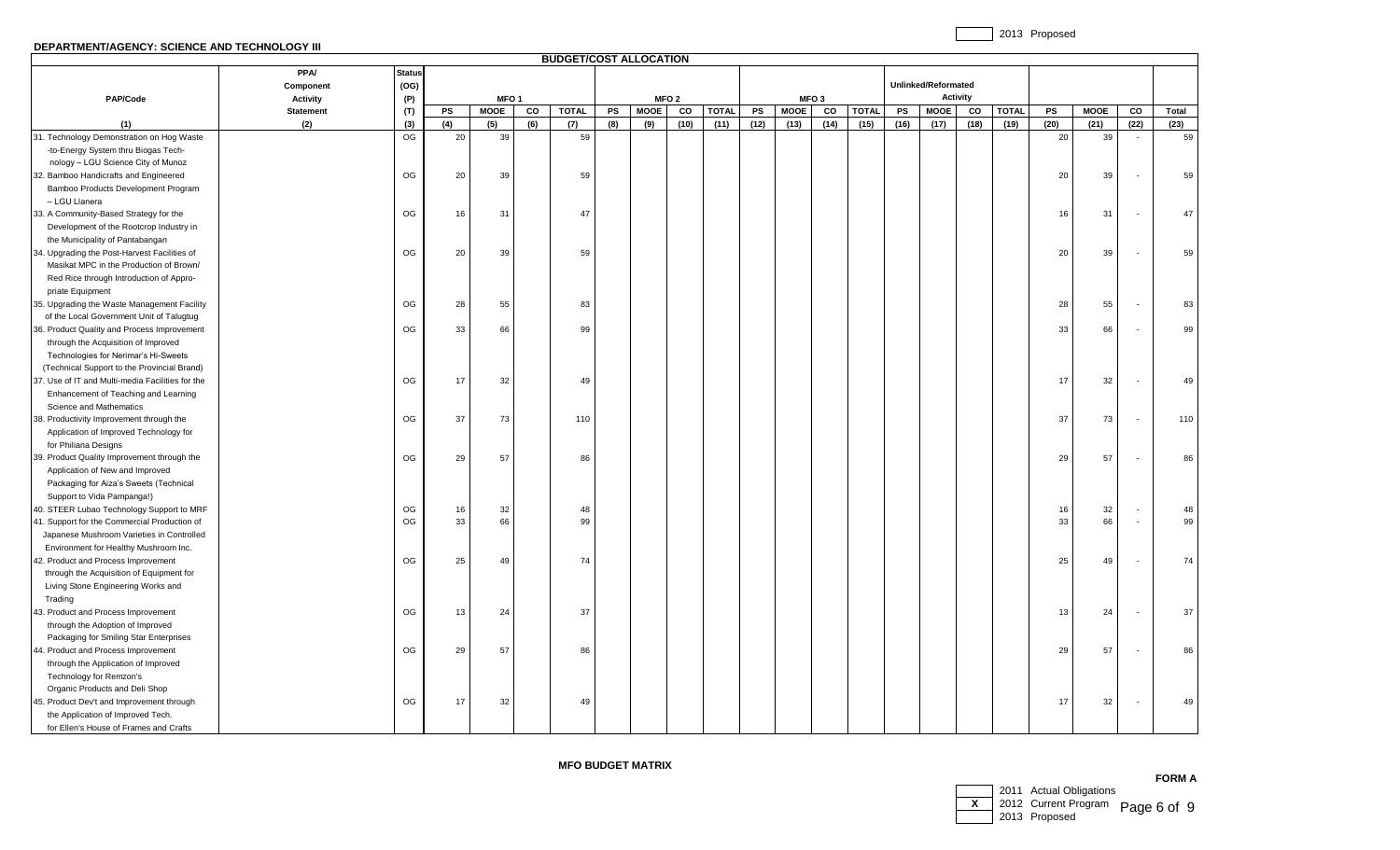|                                                |                  |               |     |                  |     | <b>BUDGET/COST ALLOCATION</b> |           |             |                  |              |      |             |                  |              |      |                     |                 |              |      |             |        |       |
|------------------------------------------------|------------------|---------------|-----|------------------|-----|-------------------------------|-----------|-------------|------------------|--------------|------|-------------|------------------|--------------|------|---------------------|-----------------|--------------|------|-------------|--------|-------|
|                                                | <b>PPA/</b>      | <b>Status</b> |     |                  |     |                               |           |             |                  |              |      |             |                  |              |      |                     |                 |              |      |             |        |       |
|                                                | Component        | (OG)          |     |                  |     |                               |           |             |                  |              |      |             |                  |              |      | Unlinked/Reformated |                 |              |      |             |        |       |
| PAP/Code                                       | <b>Activity</b>  | (P)           |     | MFO <sub>1</sub> |     |                               |           |             | MFO <sub>2</sub> |              |      |             | MFO <sub>3</sub> |              |      |                     | <b>Activity</b> |              |      |             |        |       |
|                                                | <b>Statement</b> | (T)           | PS  | <b>MOOE</b>      | CO  | <b>TOTAL</b>                  | <b>PS</b> | <b>MOOE</b> | CO               | <b>TOTAL</b> | PS   | <b>MOOE</b> | CO               | <b>TOTAL</b> | PS   | <b>MOOE</b>         | CO              | <b>TOTAL</b> | PS   | <b>MOOE</b> | CO     | Total |
| (1)                                            | (2)              | (3)           | (4) | (5)              | (6) | (7)                           | (8)       | (9)         | (10)             | (11)         | (12) | (13)        | (14)             | (15)         | (16) | (17)                | (18)            | (19)         | (20) | (21)        | (22)   | (23)  |
| 46. Development and Promotion of Food and      |                  | OG            | 16  | 32               |     | 48                            |           |             |                  |              |      |             |                  |              |      |                     |                 |              | 16   | 32          | $\sim$ | 48    |
| Non-Food Products of Tamarind for              |                  |               |     |                  |     |                               |           |             |                  |              |      |             |                  |              |      |                     |                 |              |      |             |        |       |
| Commercialization and Promotion of             |                  |               |     |                  |     |                               |           |             |                  |              |      |             |                  |              |      |                     |                 |              |      |             |        |       |
| Chemically Safe and Nutritious Foods using     |                  |               |     |                  |     |                               |           |             |                  |              |      |             |                  |              |      |                     |                 |              |      |             |        |       |
| Various Ecologically-Safe Farming Methods      |                  |               |     |                  |     |                               |           |             |                  |              |      |             |                  |              |      |                     |                 |              |      |             |        |       |
| 47. Product Quality Improvement through        |                  | OG            | 17  | 32               |     | 49                            |           |             |                  |              |      |             |                  |              |      |                     |                 |              | 17   | 32          |        | 49    |
| Technology Upgrading and Improved              |                  |               |     |                  |     |                               |           |             |                  |              |      |             |                  |              |      |                     |                 |              |      |             |        |       |
| Packaging for Pines' Brownies                  |                  |               |     |                  |     |                               |           |             |                  |              |      |             |                  |              |      |                     |                 |              |      |             |        |       |
| 48. Product Development and Improved           |                  | OG            | 25  | 49               |     | 74                            |           |             |                  |              |      |             |                  |              |      |                     |                 |              | 25   | 49          |        | 74    |
| through the Application of Improved            |                  |               |     |                  |     |                               |           |             |                  |              |      |             |                  |              |      |                     |                 |              |      |             |        |       |
| Technology and Adoption of New Raw             |                  |               |     |                  |     |                               |           |             |                  |              |      |             |                  |              |      |                     |                 |              |      |             |        |       |
| Materials for Orient Deco Furniture, Inc.      |                  |               |     |                  |     |                               |           |             |                  |              |      |             |                  |              |      |                     |                 |              |      |             |        |       |
| 49. Expansion of the Cassava Production and    |                  | OG            | 25  | 49               |     | 74                            |           |             |                  |              |      |             |                  |              |      |                     |                 |              | 25   | 49          |        | 74    |
| <b>Processing Project</b>                      |                  |               |     |                  |     |                               |           |             |                  |              |      |             |                  |              |      |                     |                 |              |      |             |        |       |
| 50. Techno Dissemination to Enhance the        |                  | OG            | 16  | 32               |     | 48                            |           |             |                  |              |      |             |                  |              |      |                     |                 |              | 16   | 32          |        | 48    |
| Productivity of Rain-Fed Rice Farmers of       |                  |               |     |                  |     |                               |           |             |                  |              |      |             |                  |              |      |                     |                 |              |      |             |        |       |
| Pampanga                                       |                  |               |     |                  |     |                               |           |             |                  |              |      |             |                  |              |      |                     |                 |              |      |             |        |       |
| 51. Preservation and Production of             |                  | OG            | 16  | 32               |     | 48                            |           |             |                  |              |      |             |                  |              |      |                     |                 |              | 16   | 32          |        | 48    |
| Indigenous Fish Species of Pampanga            |                  |               |     |                  |     |                               |           |             |                  |              |      |             |                  |              |      |                     |                 |              |      |             |        |       |
| 52. Expansion of Existing Operation and        |                  | OG            | 25  | 49               |     | 74                            |           |             |                  |              |      |             |                  |              |      |                     |                 |              | 25   | 49          |        | 74    |
| Equipment Upgrade for Artificial               |                  |               |     |                  |     |                               |           |             |                  |              |      |             |                  |              |      |                     |                 |              |      |             |        |       |
| Insemination in Pigs                           |                  |               |     |                  |     |                               |           |             |                  |              |      |             |                  |              |      |                     |                 |              |      |             |        |       |
| 53. Mapiña Dairy Carabao Enterprise            |                  | OG            | 25  | 49               |     | 74                            |           |             |                  |              |      |             |                  |              |      |                     |                 |              | 25   | 49          |        | 74    |
| 54. Establishment of Lantern Development       |                  | OG            | 58  | 114              |     | 172                           |           |             |                  |              |      |             |                  |              |      |                     |                 |              | 58   | 114         |        | 172   |
| Center in Gerona                               |                  |               |     |                  |     |                               |           |             |                  |              |      |             |                  |              |      |                     |                 |              |      |             |        |       |
| 55. Upgrading of Organic Fertilizer Production |                  | OG            | 52  | 102              |     | 154                           |           |             |                  |              |      |             |                  |              |      |                     |                 |              | 52   | 102         |        | 154   |
| 56. Upgrading of H.R.T.C.-Victoria's Peanut    |                  | OG            | 55  | 108              |     | 163                           |           |             |                  |              |      |             |                  |              |      |                     |                 |              | 55   | 108         |        | 163   |
| Butter through the Provision of Equipment      |                  |               |     |                  |     |                               |           |             |                  |              |      |             |                  |              |      |                     |                 |              |      |             |        |       |
| 57. Upgrading of Muscovado Plant - Victoria    |                  | OG            | 64  | 125              |     | 189                           |           |             |                  |              |      |             |                  |              |      |                     |                 |              | 64   | 125         |        | 189   |
| 58. Introduction of Hotdog Making Facility to  |                  | T             | 61  | 119              |     | 180                           |           |             |                  |              |      |             |                  |              |      |                     |                 |              | 61   | 119         |        | 180   |
| Stacy's Food Products - Stacy's Food           |                  |               |     |                  |     |                               |           |             |                  |              |      |             |                  |              |      |                     |                 |              |      |             |        |       |
| Products, Concepcion                           |                  |               |     |                  |     |                               |           |             |                  |              |      |             |                  |              |      |                     |                 |              |      |             |        |       |
| 59. Upgrading of Processing Facility and       |                  | OG            | 53  | 104              |     | 157                           |           |             |                  |              |      |             |                  |              |      |                     |                 |              | 53   | 104         |        | 157   |
| Product Improvement of Squash-based            |                  |               |     |                  |     |                               |           |             |                  |              |      |             |                  |              |      |                     |                 |              |      |             |        |       |
| Bakery Products (SETUP)                        |                  |               |     |                  |     |                               |           |             |                  |              |      |             |                  |              |      |                     |                 |              |      |             |        |       |
| 60. Establishment of Biogas Digester as an     |                  | OG            | 63  | 123              |     | 186                           |           |             |                  |              |      |             |                  |              |      |                     |                 |              | 63   | 123         |        | 186   |
| Alternative Piggery Waste Disposal System      |                  |               |     |                  |     |                               |           |             |                  |              |      |             |                  |              |      |                     |                 |              |      |             |        |       |
| 61. Establishment of a Pilot Biogas Digester   |                  | OG            | 53  | 104              |     | 157                           |           |             |                  |              |      |             |                  |              |      |                     |                 |              | 53   | 104         |        | 157   |
| 62. "STEER Botolan": A Community-Based         |                  | OG            | 33  | 65               |     | 98                            |           |             |                  |              |      |             |                  |              |      |                     |                 |              | 33   | 65          |        | 98    |
| Strategy for the Production of the             |                  |               |     |                  |     |                               |           |             |                  |              |      |             |                  |              |      |                     |                 |              |      |             |        |       |
| <b>Emergency Food Reserves</b>                 |                  |               |     |                  |     |                               |           |             |                  |              |      |             |                  |              |      |                     |                 |              |      |             |        |       |
| 63. Establishment of Solid Waste Mgt.          |                  | OG            | 40  | 78               |     | 118                           |           |             |                  |              |      |             |                  |              |      |                     |                 |              | 40   | 78          |        | 118   |
| Facility                                       |                  |               |     |                  |     |                               |           |             |                  |              |      |             |                  |              |      |                     |                 |              |      |             |        |       |
| 64. Establishment of Fish Processing Center    |                  | OG            | 43  | 84               |     | 127                           |           |             |                  |              |      |             |                  |              |      |                     |                 |              | 43   | 84          |        | 127   |
| 65. Upgrading the Facilities and Product       |                  | OG            | 46  | 91               |     | 137                           |           |             |                  |              |      |             |                  |              |      |                     |                 |              | 46   | 91          |        | 137   |
| Improvement of Turnip Processing               |                  |               |     |                  |     |                               |           |             |                  |              |      |             |                  |              |      |                     |                 |              |      |             |        |       |
|                                                |                  |               |     |                  |     |                               |           |             |                  |              |      |             |                  |              |      |                     |                 |              |      |             |        |       |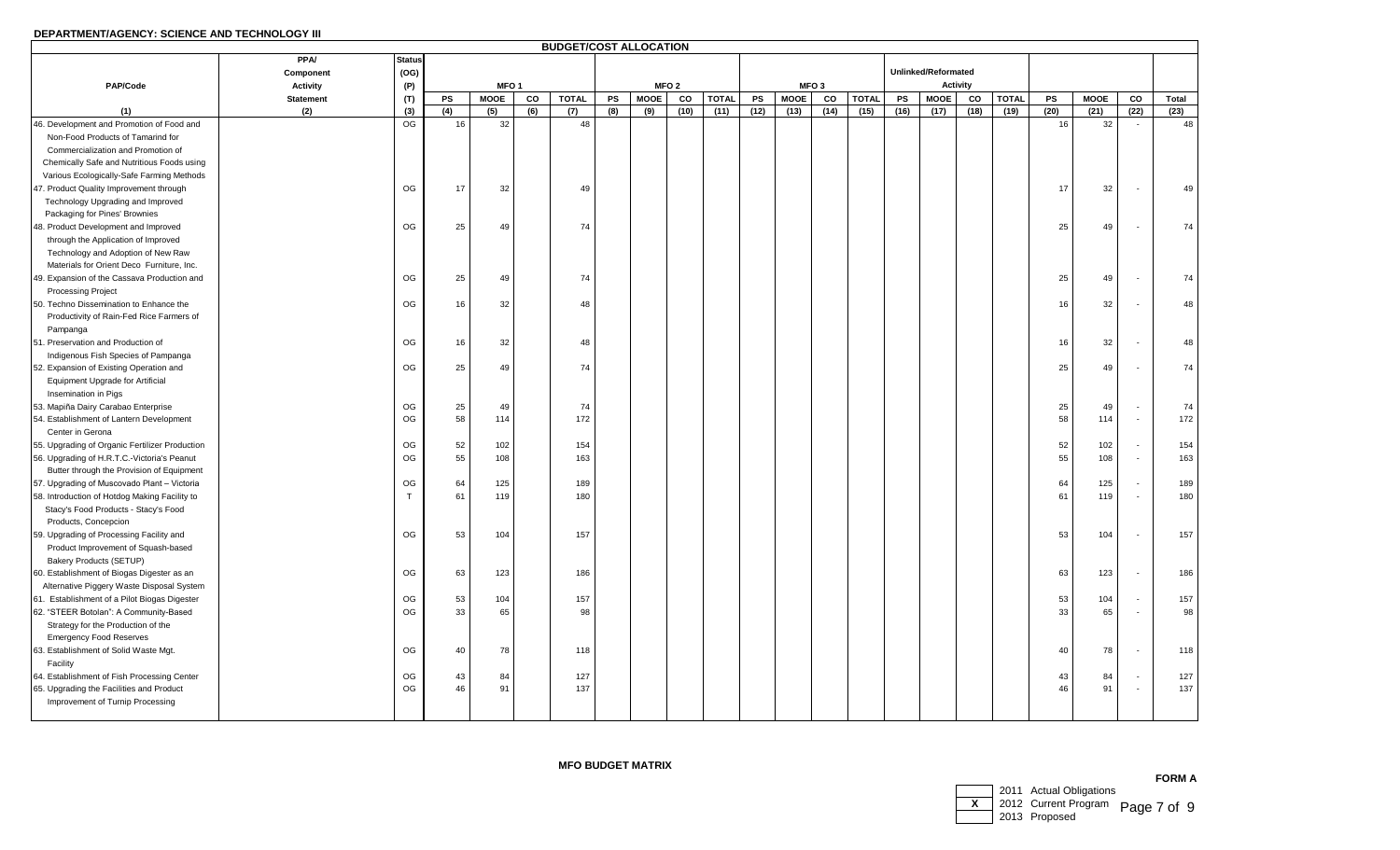# **DEPARTMENT/AGENCY: SCIENCE AND TECHNOLOGY III**

|                                   |                                                       |               |       |                  |     | <b>BUDGET/COST ALLOCATION</b> |     |             |                  |              |      |             |                  |              |      |                     |          |              |       |                |                          |       |
|-----------------------------------|-------------------------------------------------------|---------------|-------|------------------|-----|-------------------------------|-----|-------------|------------------|--------------|------|-------------|------------------|--------------|------|---------------------|----------|--------------|-------|----------------|--------------------------|-------|
|                                   | <b>PPA/</b>                                           | <b>Status</b> |       |                  |     |                               |     |             |                  |              |      |             |                  |              |      |                     |          |              |       |                |                          |       |
|                                   | Component                                             | (OG)          |       |                  |     |                               |     |             |                  |              |      |             |                  |              |      | Unlinked/Reformated |          |              |       |                |                          |       |
| PAP/Code                          | <b>Activity</b>                                       | (P)           |       | MFO <sub>1</sub> |     |                               |     |             | MFO <sub>2</sub> |              |      |             | MFO <sub>3</sub> |              |      |                     | Activity |              |       |                |                          |       |
|                                   | <b>Statement</b>                                      | (T)           | PS    | <b>MOOE</b>      | co  | <b>TOTAL</b>                  | PS  | <b>MOOE</b> | CO               | <b>TOTAL</b> | PS   | <b>MOOE</b> | CO               | <b>TOTAL</b> | PS   | <b>MOOE</b>         | CO       | <b>TOTAL</b> | PS    | <b>MOOE</b>    | CO                       | Total |
| (1)                               | (2)                                                   | (3)           | (4)   | (5)              | (6) | (7)                           | (8) | (9)         | (10)             | (11)         | (12) | (13)        | (14)             | (15)         | (16) | (17)                | (18)     | (19)         | (20)  | (21)           | (22)                     | (23)  |
| III. S & T Services               |                                                       |               |       |                  |     |                               |     |             |                  |              |      |             |                  |              |      |                     |          |              |       |                |                          |       |
| A. Testing and Calibration        | This program aims to provide product                  |               | 1,837 | 1,590            |     | 3,427                         |     |             |                  |              |      |             |                  |              |      |                     |          |              | 1,837 | 1,590          | $\sim$                   | 3,427 |
|                                   | testing and calibration services in order to          |               |       |                  |     |                               |     |             |                  |              |      |             |                  |              |      |                     |          |              |       |                |                          |       |
|                                   | improve the quality of products produced              |               |       |                  |     |                               |     |             |                  |              |      |             |                  |              |      |                     |          |              |       |                |                          |       |
|                                   | by the industry sector as well as assisting           |               |       |                  |     |                               |     |             |                  |              |      |             |                  |              |      |                     |          |              |       |                |                          |       |
|                                   | them in meeting the required product                  |               |       |                  |     |                               |     |             |                  |              |      |             |                  |              |      |                     |          |              |       |                |                          |       |
|                                   | quality standards.                                    |               |       |                  |     |                               |     |             |                  |              |      |             |                  |              |      |                     |          |              |       |                |                          |       |
| <b>B. Packaging and Labeling</b>  | This program aims to assist the SMEs thru             |               | 338   | 55               |     | 393                           |     |             |                  |              |      |             |                  |              |      |                     |          |              | 338   | 55             | $\sim$                   | 393   |
|                                   | provision of consultancy services on                  |               |       |                  |     |                               |     |             |                  |              |      |             |                  |              |      |                     |          |              |       |                |                          |       |
|                                   | packaging and label design of products                |               |       |                  |     |                               |     |             |                  |              |      |             |                  |              |      |                     |          |              |       |                |                          |       |
|                                   | in order to improve the quality and                   |               |       |                  |     |                               |     |             |                  |              |      |             |                  |              |      |                     |          |              |       |                |                          |       |
|                                   | increase the products' marketability                  |               |       |                  |     |                               |     |             |                  |              |      |             |                  |              |      |                     |          |              |       |                |                          |       |
|                                   |                                                       |               |       |                  |     |                               |     |             |                  |              |      |             |                  |              |      |                     |          |              |       |                |                          |       |
| <b>C. Consultancy Services</b>    | This program aims to assist both the agri-            |               | 1,690 | 53               |     | 1,743                         |     |             |                  |              |      |             |                  |              |      |                     |          |              | 1,690 | 53             | $\overline{a}$           | 1,743 |
|                                   | culture and industry sectors thru provision           |               |       |                  |     |                               |     |             |                  |              |      |             |                  |              |      |                     |          |              |       |                |                          |       |
|                                   | of technical consultancy services that                |               |       |                  |     |                               |     |             |                  |              |      |             |                  |              |      |                     |          |              |       |                |                          |       |
|                                   | will improve their productivity and improve           |               |       |                  |     |                               |     |             |                  |              |      |             |                  |              |      |                     |          |              |       |                |                          |       |
|                                   | product quality. Such technical assistance            |               |       |                  |     |                               |     |             |                  |              |      |             |                  |              |      |                     |          |              |       |                |                          |       |
|                                   | include the programs on MPEX, CAPE and                |               |       |                  |     |                               |     |             |                  |              |      |             |                  |              |      |                     |          |              |       |                |                          |       |
|                                   | Cleaner Production/Waste Management/<br>Energy Audit. |               |       |                  |     |                               |     |             |                  |              |      |             |                  |              |      |                     |          |              |       |                |                          |       |
|                                   |                                                       |               |       |                  |     |                               |     |             |                  |              |      |             |                  |              |      |                     |          |              |       |                |                          |       |
| <b>D. Technology Trainings</b>    | This program aims to transfer the tech.               |               | 885   | 223              |     | 1,108                         |     |             |                  |              |      |             |                  |              |      |                     |          |              | 885   | 223            | $\sim$                   | 1,108 |
|                                   | developed by DOST institutes and councils             |               |       |                  |     |                               |     |             |                  |              |      |             |                  |              |      |                     |          |              |       |                |                          |       |
|                                   | through the conduct of trainings and                  |               |       |                  |     |                               |     |             |                  |              |      |             |                  |              |      |                     |          |              |       |                |                          |       |
|                                   | seminars that will increase the knowledge             |               |       |                  |     |                               |     |             |                  |              |      |             |                  |              |      |                     |          |              |       |                |                          |       |
|                                   | and skills of participants.                           |               |       |                  |     |                               |     |             |                  |              |      |             |                  |              |      |                     |          |              |       |                |                          |       |
|                                   |                                                       |               |       |                  |     |                               |     |             |                  |              |      |             |                  |              |      |                     |          |              |       |                |                          |       |
| <b>E.Technology Clinics and</b>   | This program aims to promote the tech.                |               | 8     | 2                |     | 10                            |     |             |                  |              |      |             |                  |              |      |                     |          |              | 8     | $\overline{2}$ | $\overline{\phantom{a}}$ | 10    |
| <b>Investors' Fora</b>            | developed by DOST institutes and councils             |               |       |                  |     |                               |     |             |                  |              |      |             |                  |              |      |                     |          |              |       |                |                          |       |
|                                   | that will encourage the SMEs to adopt                 |               |       |                  |     |                               |     |             |                  |              |      |             |                  |              |      |                     |          |              |       |                |                          |       |
|                                   | these technologies to improve their                   |               |       |                  |     |                               |     |             |                  |              |      |             |                  |              |      |                     |          |              |       |                |                          |       |
|                                   | production efficiency and product quality.            |               |       |                  |     |                               |     |             |                  |              |      |             |                  |              |      |                     |          |              |       |                |                          |       |
|                                   |                                                       |               |       |                  |     |                               |     |             |                  |              |      |             |                  |              |      |                     |          |              |       |                |                          |       |
|                                   |                                                       |               |       |                  |     |                               |     |             |                  |              |      |             |                  |              |      |                     |          |              |       |                |                          |       |
| <b>III. OTHER PRIORITY AREAS</b>  |                                                       |               |       |                  |     |                               |     |             |                  |              |      |             |                  |              |      |                     |          |              |       |                |                          |       |
| (S&T Educ., Promotion & Networks) |                                                       |               |       |                  |     |                               |     |             |                  |              |      |             |                  |              |      |                     |          |              |       |                |                          |       |
| A. S & T Scholarship              | The program involves the provision of                 |               | 662   | 177              |     | 839                           |     |             |                  |              |      |             |                  |              |      |                     |          |              | 662   | 177            | $\sim$                   | 839   |
|                                   | undergraduate S & T scholarships to                   |               |       |                  |     |                               |     |             |                  |              |      |             |                  |              |      |                     |          |              |       |                |                          |       |
|                                   | deserving and talented Filipino youth to              |               |       |                  |     |                               |     |             |                  |              |      |             |                  |              |      |                     |          |              |       |                |                          |       |
|                                   | create a critical mass of scientists and              |               |       |                  |     |                               |     |             |                  |              |      |             |                  |              |      |                     |          |              |       |                |                          |       |
|                                   | engineers needed by the country for                   |               |       |                  |     |                               |     |             |                  |              |      |             |                  |              |      |                     |          |              |       |                |                          |       |
|                                   | economic development                                  |               |       |                  |     |                               |     |             |                  |              |      |             |                  |              |      |                     |          |              |       |                |                          |       |

# **MFO BUDGET MATRIX**